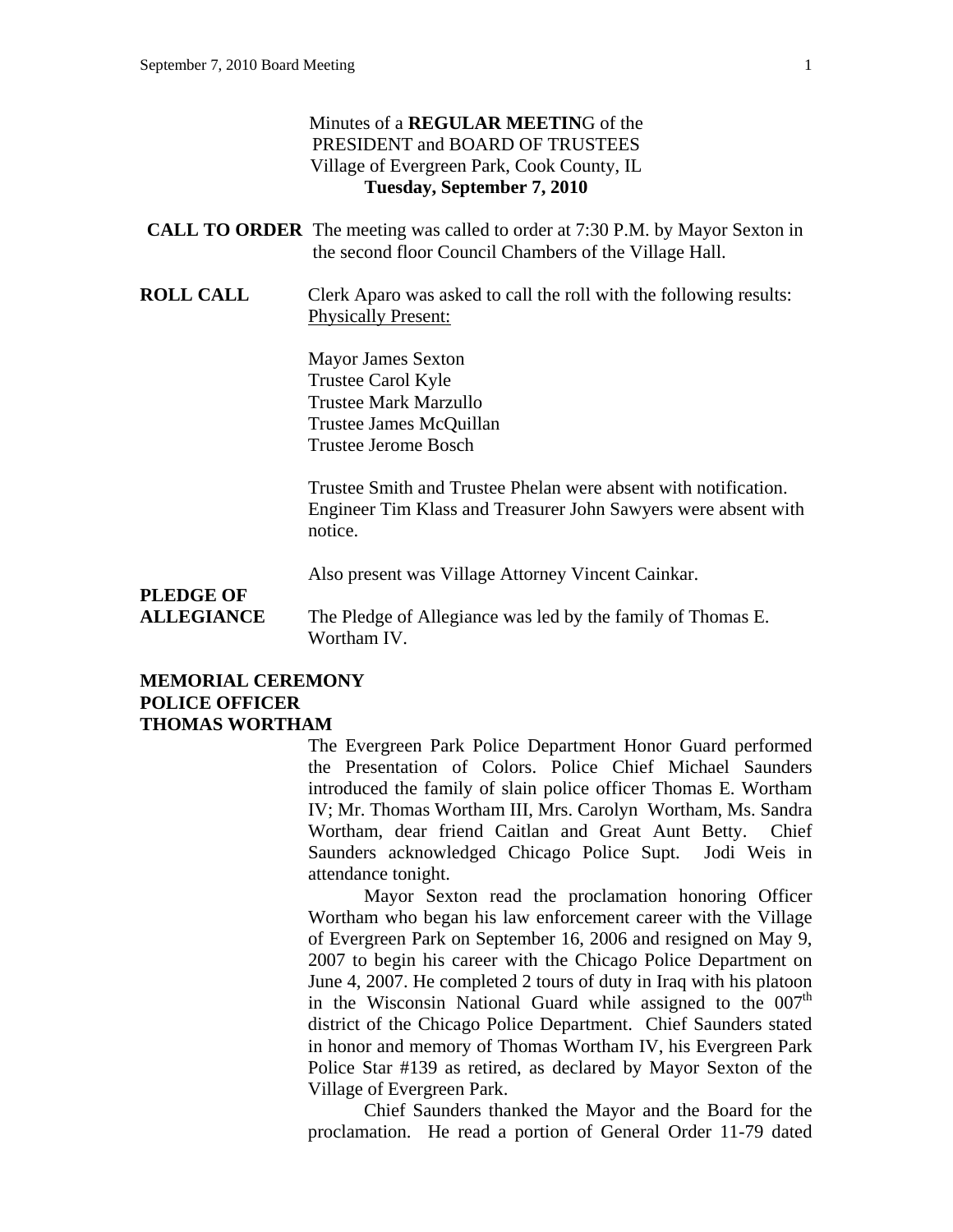September 7, 2010; declaring Star # 139 officially retired. Chief Saunders presented the retired star, a copy of the proclamation honoring Tom's service to the Village and a Village flag; on behalf of the International Association of Chiefs of Police and the Evergreen Park Police Department to the Wortham family. He added Officer Wortham will never be forgotten and his star will always shine brightly. The Honor Guards proceeded to Retiring of Colors and escorted the Wortham family from Council Chambers to the Evergreen Park Fire Department for post ceremony. Everyone in attendance was invited to the Evergreen Park Fire Department for food and refreshments.

| <b>OPEN PUBLIC</b><br><b>FORUM</b>    | The Chair made the following announcements:                                                                                                                                                                                                                                                                                                                                                                                                                                                                                                                                                                                                                                                                                                          |  |
|---------------------------------------|------------------------------------------------------------------------------------------------------------------------------------------------------------------------------------------------------------------------------------------------------------------------------------------------------------------------------------------------------------------------------------------------------------------------------------------------------------------------------------------------------------------------------------------------------------------------------------------------------------------------------------------------------------------------------------------------------------------------------------------------------|--|
|                                       | 1. Schools are open and there will be increased traffic<br>enforcement and drivers should exercise care in school zones.<br>2. Fall Tree program ends Thursday, September 30, 2010.<br>Brochures are available at the Village Hall.<br>St. Bernadette's annual Rib Fest will be held on Saturday,<br>3.<br>September 11, 2010 from 4 p.m. to midnight.<br>The Village of Evergreen Park will host a Hot Rod Classic Car<br>4.<br>Show at Yukich Field on Friday, October 1, 2010 from 3-10<br>p.m. Contact Mary Keane to register. Proceeds will benefit the<br>Memorial Wall restoration at the American Legion Post 854.<br>5. The Auto Zone issues have been resolved and will be placed on<br>the next Board meeting, September 20, 2010 agenda. |  |
| <b>OPEN PUBLIC</b><br><b>AUDIENCE</b> | Mrs. Evanne Kennedy, 9801 S. Trumbull questioned if there will<br>be a recycling event this year. The Chair directed Laura Shallow,<br>Chairman of the Recycling Committee to answer. She announced<br>on the event will be held Saturday, October 16, 2010 at Yukich<br>Fields. A preview of what items will be accepted will be discussed<br>at the September 20, 2010 Environmental meeting.                                                                                                                                                                                                                                                                                                                                                      |  |
| <b>REGULAR</b><br><b>AGENDA</b>       | Motion by Trustee Bosch second by Trustee Kyle to waive the<br>reading of the minutes of the August 16, 2010 Regular Meeting of<br>and the minutes of the August 18, 2010 Special Meeting (Sisters<br>of Mercy) by the President and Board of Trustees and approved as<br>presented was passed by unanimous voice vote and so ordered by<br>the Chair.                                                                                                                                                                                                                                                                                                                                                                                               |  |
| <b>RESOLUTION</b><br>NO. 21-2010      | Motion by Trustee McQuillan second by Trustee Kyle, to approve<br>Resolution NO. 21-2010 with expenditures of the General<br>Corporate Fund of \$487,126.80 and the Sewer and Water Fund in                                                                                                                                                                                                                                                                                                                                                                                                                                                                                                                                                          |  |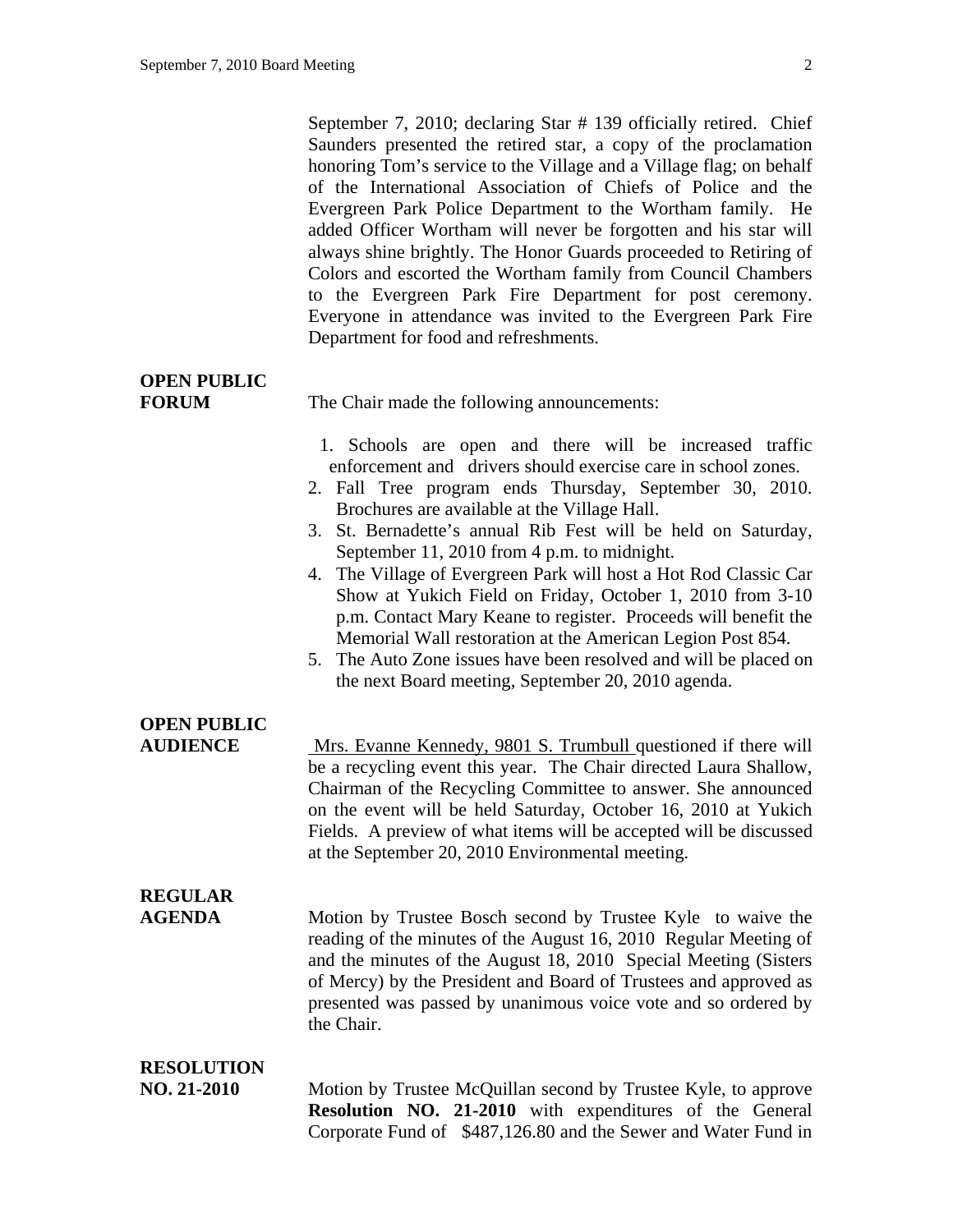the amount of \$229,401.20 and the Open Lands Project \$1,860.44 and the 95<sup>th</sup> Street TIF Fund \$5,567.94 and the Capital Improvement Fund, \$104,355.53 and the Self Insurance Fund \$393.49 and the Street Bond Fund \$22,750.00 for a total of \$851,455.40. Upon roll call, voting YES: Trustees Kyle, Marzullo, McQuillan and Bosch; voting NO: NONE. The motion was passed and so ordered by the Chair.

### **WATER COLLECTORS**

**REPORT** Motion by Trustee Marzullo second by Trustee McQuillan to approve the Water Collector's report for **August 2010** for information and file in the amount of \$495,045.16. The motion was passed by unanimous voice vote and so ordered by the Chair.

#### **VILLAGE COLLECTORS REPORT**

Motion by Trustee Marzullo second by Trustee Kyle to approve the Village Collector's report for **August 2010** for information and file in the amount of \$1,336,552.94. The motion was passed by unanimous voice vote and so ordered by the Chair.

### **BUSINESS**

**CERTIFICATES** Motion by Trustee Kyle second by Trustee Bosch, to accept the application for Business Regulation Certificate and License for **NCR Corporation** to operate an unmanned automated DVD movie rental unit located outside (Speedway Gas Station) 3040 W  $95<sup>th</sup>$  Street. Upon roll call voting YES: Trustees Marzullo, McQuillan, Bosch, and Kyle; voting NO: NONE. The motion was passed and so ordered by the Chair.

> Motion by Trustee Kyle second by Trustee Bosch, to approve the application for Business Regulation Certificate and License for **Kelly Insurance Services, Inc.** to conduct an office as a commercial insurance broker located at 3611 W. 95<sup>th</sup> Street. Upon roll call voting YES: Trustees McQuillan, Bosch, Kyle and Marzullo; voting NO: NONE. The Motion was passed and so ordered by the Chair.

> Motion by Trustee McQuillan second by Trustee Marzullo, to approve the application for Business Regulation Certificate and License for **Josephs Gyros Inc**. (Space FC-3) to conduct a gyros and fast food restaurant located at the Plaza, 9500 S. Western Avenue. Upon roll call voting YES: Trustees Bosch, Kyle, Marzullo and McQuillan; voting NO: NONE. The Motion was passed and so ordered by the Chair.

> Motion by Trustee Kyle second by Trustee Bosch to approve the applications for Business Regulation Certificate and License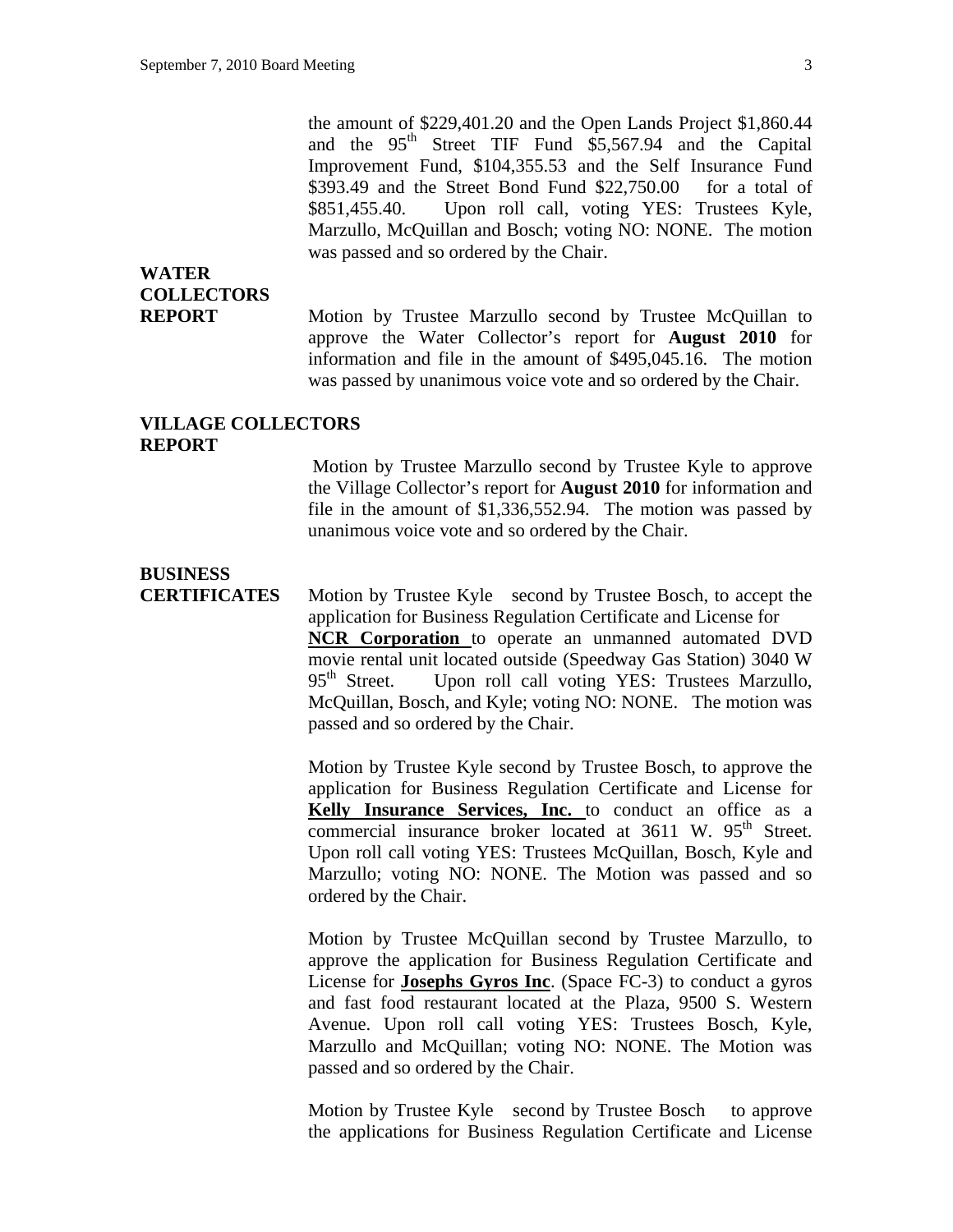for **Just Blues** to conduct retail sales of clothing and shoes located at the Plaza, 9500 S. Western Avenue. Upon roll call voting YES: Trustees Kyle, Marzullo, McQuillan and Bosch; voting NO: NONE. The Motion was passed and so ordered by the Chair.

#### **PROCLAMATION THOMAS WORTHAM**

Motion by Trustee Bosch second by Trustee McQuillan to approve the proclamation Honoring Officer Thomas E. Wortham IV, as previously read in the opening ceremony of tonight's meeting. Upon roll call voting YES: Trustees Marzullo, McQuillan, Bosch and Kyle; voting NO: NONE. The Motion was passed and so ordered by the Chair.

#### **POLICE REPLACEMENT DECLARED**

Motion by Trustee McQuillan second by Trustee Bosch to approve the request from Police Chief Saunders to hire one patrol officer from the current list due to the resignation of a probationary office in the Police Department. Upon roll call voting YES: Trustees McQuillan, Bosch, Kyle, and Marzullo; voting NO: NONE. The Motion was passed and so ordered by the Chair.

#### **MARTYRFEST HOMECOMING**

**REQUEST** Motion by Trustee McQuillan second by Trustee Kyle to approve the request for Queen of Martyrs' Fest and liquor license on parish grounds on Friday, Saturday and Sunday, September 24-26, 2010. Hold their annual walk-a-thon on October 1, 2010 (rain date October 7, 2010). **U**pon roll call voting YES: Trustees Bosch, Kyle, Marzullo and McQuillan; voting NO: NONE. The Motion was passed and so ordered by the Chair.

### **ENGINEER'S**

**REPORT** No report Tim Klass was absent with notice.

## **ATTORNEY'S**

**REPORT** The Attorney had no report.

#### **DEPARTMENT HEADS REPORTS** No reports.

**BIDS** None.

| MISC. | None. |
|-------|-------|
|       |       |